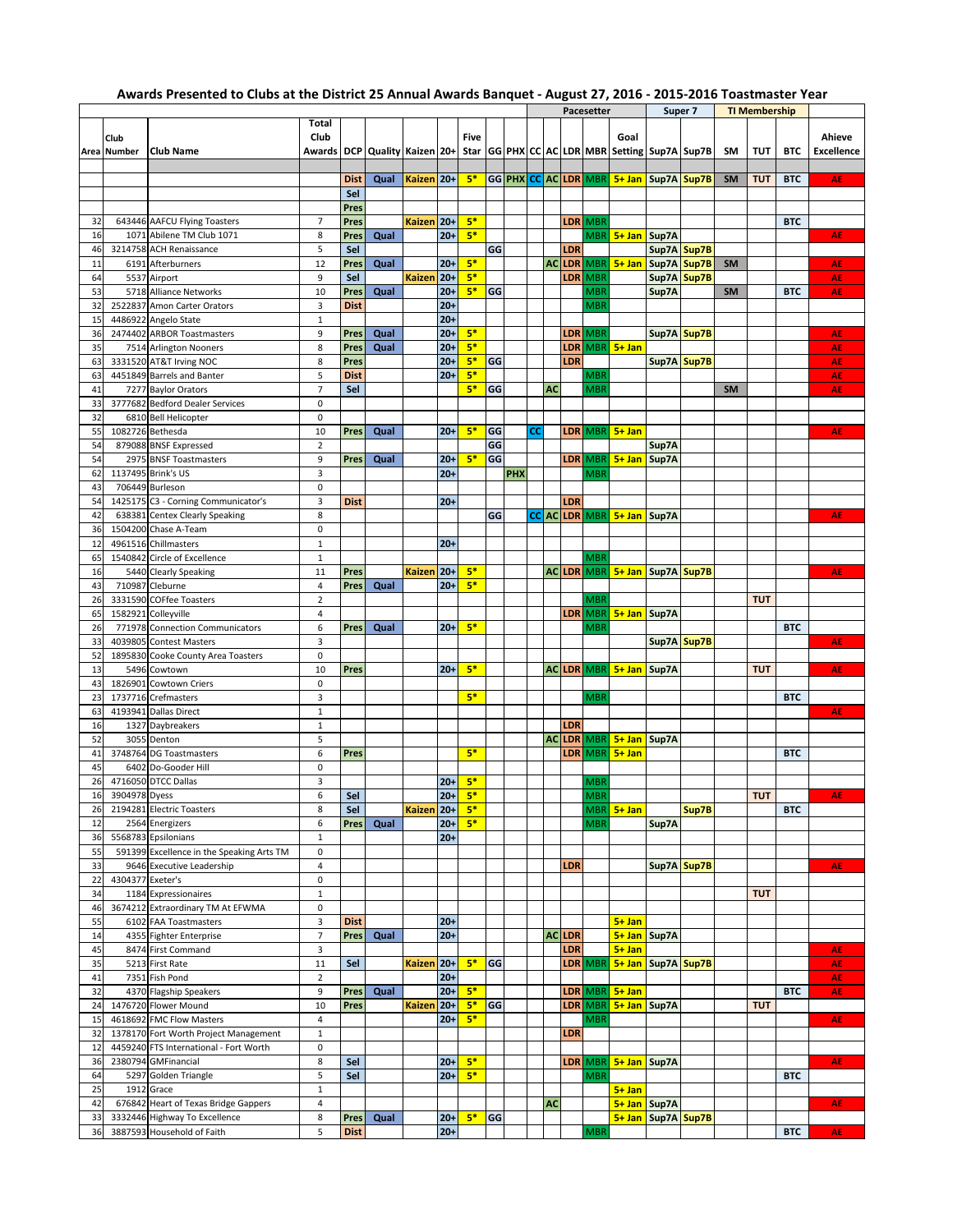## **Awards Presented to Clubs at the District 25 Annual Awards Banquet - August 27, 2016 - 2015-2016 Toastmaster Year**

|    |                 |                                           |                |             |                                       |               |        |      |    | Pacesetter |    |               |            | Super 7                                       |                        | <b>TI Membership</b> |    |            |            |            |
|----|-----------------|-------------------------------------------|----------------|-------------|---------------------------------------|---------------|--------|------|----|------------|----|---------------|------------|-----------------------------------------------|------------------------|----------------------|----|------------|------------|------------|
|    |                 |                                           | Total          |             |                                       |               |        |      |    |            |    |               |            |                                               |                        |                      |    |            |            |            |
|    | Club            |                                           | Club           |             |                                       |               |        | Five |    |            |    |               |            | Goal                                          |                        |                      |    |            |            | Ahieve     |
|    | Area Number     | <b>Club Name</b>                          |                |             | Awards   DCP   Quality   Kaizen   20+ |               |        |      |    |            |    |               |            | Star GG PHX CC AC LDR MBR Setting Sup7A Sup7B |                        |                      | SM | <b>TUT</b> | <b>BTC</b> | Excellence |
|    |                 |                                           |                |             |                                       |               |        |      |    |            |    |               |            |                                               |                        |                      |    |            |            |            |
|    |                 |                                           |                |             |                                       |               |        |      |    |            |    |               |            |                                               |                        |                      |    |            |            |            |
|    |                 |                                           |                | <b>Dist</b> | Qual                                  | Kaizen 20+    |        | $5*$ |    |            |    |               |            | GG PHX CC AC LDR MBR 5+ Jan Sup7A Sup7B       |                        |                      | SM | <b>TUT</b> | <b>BTC</b> | AE         |
|    |                 |                                           |                | Sel         |                                       |               |        |      |    |            |    |               |            |                                               |                        |                      |    |            |            |            |
|    |                 |                                           |                | Pres        |                                       |               |        |      |    |            |    |               |            |                                               |                        |                      |    |            |            |            |
| 33 |                 | 5529749 HRC Texas Toasters                | $\mathbf{1}$   |             |                                       |               | $20+$  |      |    |            |    |               |            |                                               |                        |                      |    |            |            |            |
| 31 |                 | 1247787 ICE Breakers                      | 0              |             |                                       |               |        |      |    |            |    |               |            |                                               |                        |                      |    |            |            |            |
|    |                 |                                           |                |             |                                       |               |        |      |    |            |    |               |            |                                               |                        |                      |    |            |            |            |
| 21 |                 | 6411 Inner Voice                          | $\overline{2}$ |             |                                       |               |        |      |    |            |    |               | MBR        |                                               |                        |                      |    |            |            | AE         |
| 53 |                 | 5402376 Inside Edge                       | $1\,$          |             |                                       |               | $20 +$ |      |    |            |    |               |            |                                               |                        |                      |    |            |            |            |
| 31 |                 | 3365 Irving                               | 10             | Pres        |                                       | Kaizen        | $20 +$ | $5*$ |    |            |    | <b>AC LDR</b> | <b>MBR</b> | $5+$ Jan                                      |                        |                      |    | <b>TUT</b> |            | AE         |
| 61 | 1483991 IT EGOS |                                           | 5              | Sel         |                                       |               | $20 +$ | $5*$ |    |            |    |               | <b>MBR</b> | $5+$ Jan                                      |                        |                      |    |            |            |            |
| 12 |                 | 3626237 Jacobs - Fort Worth               | 8              | Pres        |                                       |               | $20 +$ | $5*$ |    | <b>CC</b>  |    | LDR I         | <b>MBR</b> |                                               |                        |                      |    | <b>TUT</b> | <b>BTC</b> |            |
|    |                 |                                           | 0              |             |                                       |               |        |      |    |            |    |               |            |                                               |                        |                      |    |            |            |            |
| 56 |                 | 1908075 KCM Toastmasters                  |                |             |                                       |               |        |      |    |            |    |               |            |                                               |                        |                      |    |            |            |            |
| 53 |                 | 621025 Keller Communicators               | 10             | Pres        |                                       | <b>Kaizen</b> | $20 +$ | $5*$ |    |            |    | <b>ACLDR</b>  | <b>MBR</b> | 5+ Jan   Sup7A   Sup7B                        |                        |                      |    |            |            |            |
| 23 |                 | 778421 Lake Vista                         | 5              | <b>Dist</b> |                                       | <b>Kaizen</b> | $20 +$ |      |    |            |    |               | MBR        |                                               | Sup7A                  |                      |    |            |            |            |
| 24 |                 | 3692 Lakeside                             | 10             | Pres        | Qual                                  |               | $20 +$ | $5*$ | GG |            |    | LDR           | <b>MBR</b> |                                               | 5+ Jan   Sup7A   Sup7B |                      |    |            |            |            |
| 62 |                 | 8055 Las Colinas Communicators            | 8              | Pres        |                                       | <b>Kaizen</b> | $20 +$ | $5*$ |    |            |    | LDR           | <b>MBR</b> | $5+$ Jan                                      |                        |                      | SM |            |            |            |
| 62 |                 | 1465837 Las Colinas Towers                | 6              | <b>Dist</b> |                                       |               | $20+$  | $5*$ |    |            |    |               | MBR        |                                               |                        |                      |    | <b>TUT</b> | <b>BTC</b> |            |
| 61 |                 | 1879279 Leaders-Speakers of Tomorrow      | $1\,$          |             |                                       |               |        |      |    |            |    |               |            |                                               |                        |                      |    |            |            | AE         |
|    |                 |                                           |                |             |                                       |               |        |      |    |            |    |               |            |                                               |                        |                      |    |            |            |            |
| 22 |                 | 5111598 Leading Homeward                  | $\mathbf{1}$   |             |                                       |               | $20+$  |      |    |            |    |               |            |                                               |                        |                      |    |            |            |            |
| 25 |                 | 1009806 Little Elm                        | 0              |             |                                       |               |        |      |    |            |    |               |            |                                               |                        |                      |    |            |            |            |
| 14 |                 | 9916 LM AeroSpeakers                      | 6              | Pres        | Qual                                  |               | $20 +$ | $5*$ |    |            |    |               | LDR MBR    |                                               |                        |                      |    |            |            |            |
| 14 |                 | 3332240 LM Evening                        | 6              | Pres        | Qual                                  |               | $20 +$ |      |    |            |    | LDR           | <b>MBR</b> |                                               |                        |                      |    |            | <b>BTC</b> |            |
| 14 |                 | 4389331 LM Executive Communicators        | 6              | Sel         |                                       |               | $20 +$ | $5*$ |    |            |    |               |            | MBR <mark>  5+ Jan  </mark> Sup7A             |                        |                      |    |            |            |            |
| 66 |                 | 988129 Logically Speaking                 | 0              |             |                                       |               |        |      |    |            |    |               |            |                                               |                        |                      |    |            |            |            |
|    |                 |                                           |                |             |                                       |               |        |      |    |            |    |               |            |                                               |                        |                      |    |            |            |            |
| 11 |                 | 3178 Longhorn                             | 0              |             |                                       |               |        |      |    |            |    |               |            |                                               |                        |                      |    |            |            |            |
| 46 |                 | 1061347 Main Street Speakers              | 5              |             |                                       |               | $20+$  | $5*$ | GG |            |    |               | MBR        |                                               |                        |                      |    | <b>TUT</b> |            |            |
| 44 |                 | 1914260 Mansfield Sunrise                 | $\mathbf 1$    |             |                                       |               |        |      |    |            |    |               | MBR        |                                               |                        |                      |    |            |            |            |
| 51 |                 | 5567061 Masters of the Blue-Niverse       | $1\,$          |             |                                       |               | $20 +$ |      |    |            |    |               |            |                                               |                        |                      |    |            |            |            |
| 35 |                 | 2082160 Maverick                          | $\overline{2}$ |             |                                       |               |        |      |    |            |    |               | MBR        |                                               |                        |                      |    | <b>TUT</b> |            |            |
| 54 |                 | 1847206 Mercedes-Benz Financial Services  | $\overline{2}$ |             |                                       |               | $20 +$ |      |    |            |    |               | MBR        |                                               |                        |                      |    |            |            |            |
| 22 |                 |                                           | $\overline{2}$ |             |                                       |               |        |      | GG |            |    | LDR           |            |                                               |                        |                      |    |            |            |            |
|    |                 | 1556113 Michael's Craftmasters            |                |             |                                       |               |        |      |    |            |    |               |            |                                               |                        |                      |    |            |            |            |
| 33 |                 | 7694 MidCities Achievers                  | 3              |             |                                       |               |        |      |    | <b>CC</b>  |    |               |            | 5+ Jan Sup7A                                  |                        |                      |    |            |            |            |
| 43 |                 | 6497 MotorMouths                          | $\mathbf{1}$   |             |                                       |               |        |      |    |            |    |               |            |                                               | Sup7A                  |                      |    |            |            |            |
| 21 |                 | 4396433 Nationstar Inspires               | $\mathbf{1}$   |             |                                       |               |        |      |    |            |    | LDR           |            |                                               |                        |                      |    |            |            |            |
| 23 |                 | 3349691 Nationstar Speaks                 | 9              | Pres        | Qual                                  |               | $20+$  | $5*$ | GG | CC         |    |               | LDR MBR    | $5+$ Jan                                      |                        |                      |    |            |            |            |
| 36 |                 | 3017469 NCTCOG Toastmasters               | 6              | Pres        |                                       | Kaizen 20+    |        | $5*$ |    |            |    |               | MBR        |                                               |                        |                      |    |            | <b>BTC</b> |            |
| 33 |                 | 4618496 NE Tarrant                        | $\overline{2}$ |             |                                       |               |        |      |    |            |    |               | <b>MBR</b> |                                               |                        |                      |    |            | <b>BTC</b> |            |
| 26 |                 |                                           | 0              |             |                                       |               |        |      |    |            |    |               |            |                                               |                        |                      |    |            |            |            |
|    |                 | 2666756 NEC Toastmasters                  |                |             |                                       |               |        |      |    |            |    |               |            |                                               |                        |                      |    |            |            |            |
| 21 |                 | 5922 Nissan                               | 8              | Pres        |                                       | Kaizen 20+    |        | $5*$ |    |            |    |               | MBR        |                                               | Sup7A Sup7B            |                      |    |            |            | AE         |
| 52 |                 | 420 North Texas                           | 0              |             |                                       |               |        |      |    |            |    |               |            |                                               |                        |                      |    |            |            |            |
| 56 |                 | 1440249 Northwest Tarrant                 | 8              | Pres        |                                       |               | $20 +$ | $5*$ |    |            |    | <b>ACLDR</b>  |            | $5+$ Jan                                      | Sup7A                  |                      |    |            |            | AE         |
| 51 |                 | 4354 Off The Cuff                         | 6              | Pres        |                                       | Kaizen        | $20 +$ |      |    |            |    | LDR           |            |                                               | Sup7A                  |                      |    |            |            | AE         |
| 62 |                 | 3006 Oration Plus                         | 0              |             |                                       |               |        |      |    |            |    |               |            |                                               |                        |                      |    |            |            |            |
| 23 |                 |                                           | $\overline{2}$ |             |                                       |               | $20 +$ |      |    |            |    |               | MBR        |                                               |                        |                      |    |            |            |            |
|    |                 | 5031405 Oratory Excellence                |                |             |                                       |               |        |      |    |            |    |               |            |                                               |                        |                      |    |            |            |            |
| 42 |                 | 897575 Out On The Town                    | 9              | Pres        | Qual                                  |               | $20+$  | $5*$ |    |            |    |               | <b>MBR</b> |                                               | Sup7A Sup7B            |                      |    |            | <b>BTC</b> | AE         |
| 12 |                 | 4716146 Panther City                      | 8              | Pres        |                                       |               | $20+$  | $5*$ |    |            |    |               |            | MBR 5+ Jan Sup7A                              |                        |                      |    |            | <b>BTC</b> | AE         |
| 56 |                 | 1587802 PDX RxOrators                     | 0              |             |                                       |               |        |      |    |            |    |               |            |                                               |                        |                      |    |            |            |            |
| 52 |                 | 3431308 Pioneer Power Speakers            | 0              |             |                                       |               |        |      |    |            |    |               |            |                                               |                        |                      |    |            |            |            |
| 13 |                 | 349 Plus-Two                              | 8              | Pres        |                                       | Kaizen 20+    |        | $5*$ |    | <b>CC</b>  |    |               | MBR        |                                               | Sup7A                  |                      |    |            |            | AE         |
| 34 |                 | 4538 Power Communicators                  | 0              |             |                                       |               |        |      |    |            |    |               |            |                                               |                        |                      |    |            |            |            |
| 44 |                 | 7407 Pro A.M.                             | $\overline{4}$ | Pres        | Qual                                  |               | $20+$  | $5*$ |    |            |    |               |            |                                               |                        |                      |    |            |            |            |
|    |                 |                                           |                |             |                                       |               |        |      |    |            |    |               |            |                                               |                        |                      |    |            |            |            |
| 24 |                 | 3467810 Progressive Leaders of Denton Co. | 9              | Pres        |                                       |               | $20+$  | $5*$ |    |            |    |               |            | LDR MBR 5+ Jan Sup7A Sup7B                    |                        |                      |    |            |            | <b>AE</b>  |
| 15 |                 | 2184904 Project Managers & Systems Engrs  | $\overline{7}$ | Pres        | Qual                                  |               | $20+$  | $5*$ | GG |            |    | LDR           |            |                                               | Sup7A                  |                      |    |            |            |            |
| 15 |                 | 2008 Quicksilver Express                  | 11             | Pres        | Qual                                  |               | $20+$  | $5*$ | GG |            | AC |               | LDR MBR    | $5 + Jan$                                     |                        |                      |    | <b>TUT</b> |            | <b>AE</b>  |
| 13 |                 | 2971 Reveille                             | $\mathbf 1$    |             |                                       |               |        |      |    |            |    |               |            |                                               |                        |                      |    |            |            | AE.        |
| 53 |                 | 4236 Roanoke Texas                        | 10             | Pres        | Qual                                  |               | $20+$  | $5*$ | GG |            |    |               | LDR MBR    |                                               | Sup7A                  |                      |    | <b>TUT</b> |            | <b>AE</b>  |
| 66 |                 | 746 Sabre Classic                         | 8              | Pres        |                                       | <b>Kaizen</b> | $20+$  | $5*$ | GG |            |    | AC LDR        |            | $5+$ Jan                                      |                        |                      |    |            |            |            |
|    |                 |                                           |                |             |                                       |               |        |      |    |            |    |               |            |                                               |                        |                      |    |            |            |            |
| 55 |                 | 1082792 Savvy Sayers                      | 8              | Pres        | Qual                                  |               | $20+$  | $5*$ |    |            |    | LDR           |            |                                               |                        | Sup7B                |    |            | <b>BTC</b> | AE.        |
| 54 |                 | 4411436 SEAS Toastmasters                 | 5              | Pres        |                                       |               | $20+$  |      |    |            |    | LDR           |            | 5+ Jan Sup7A                                  |                        |                      |    |            |            |            |
| 22 |                 | 4225 Shining Stars                        | $\overline{7}$ | Pres        |                                       | <b>Kaizen</b> | $20+$  | $5*$ | GG |            |    |               | <b>MBR</b> | $5+$ Jan                                      |                        |                      |    |            |            |            |
| 34 |                 | 1171841 Siemens Arlington/Grand Prairie   | $\,1$          |             |                                       |               |        |      |    |            |    | LDR           |            |                                               |                        |                      |    |            |            |            |
| 31 |                 | 629 Six Twenty Nine                       | $1\,$          |             |                                       |               |        |      |    |            |    |               |            |                                               |                        | Sup7B                |    |            |            |            |
| 44 |                 | 593906 Skymasters                         | 6              | Pres        |                                       |               |        | $5*$ |    |            |    | LDR           |            |                                               |                        | Sup7A Sup7B          |    |            |            | AE.        |
| 21 |                 |                                           | 0              |             |                                       |               |        |      |    |            |    |               |            |                                               |                        |                      |    |            |            |            |
|    |                 | 4755044 Smooth Talkers                    |                |             |                                       |               |        |      |    |            |    |               |            |                                               |                        |                      |    |            |            |            |
| 44 |                 | 2112134 Soapbox Heroes                    | 10             | Sel         |                                       | Kaizen 20+    |        | $5*$ |    | СC         |    |               | LDR MBR    |                                               | Sup7A                  |                      |    |            | <b>BTC</b> | AE.        |
| 65 |                 | 4987 Southlake                            | 10             | Pres        | Qual                                  |               | $20+$  | $5*$ | GG | СC         |    |               | LDR MBR    | $5+$ Jan                                      | Sup7A                  |                      |    |            |            |            |
| 65 |                 | 989 Southlake Reach for Success           | 3              | <b>Dist</b> |                                       |               |        | $5*$ |    |            |    |               | <b>MBR</b> |                                               |                        |                      |    |            |            |            |
| 66 |                 | 114 Southlake Summit                      | 0              |             |                                       |               |        |      |    |            |    |               |            |                                               |                        |                      |    |            |            |            |
| 45 |                 | 3960131 Southwest Bank Shining Stars      | $\mathbf 1$    |             |                                       |               | $20+$  |      |    |            |    |               |            |                                               |                        |                      |    |            |            |            |
| 56 |                 | 4923671 SPEAK UNITED                      | 0              |             |                                       |               |        |      |    |            |    |               |            |                                               |                        |                      |    |            |            |            |
|    |                 |                                           |                |             |                                       |               |        |      |    |            |    |               |            |                                               |                        |                      |    |            |            |            |